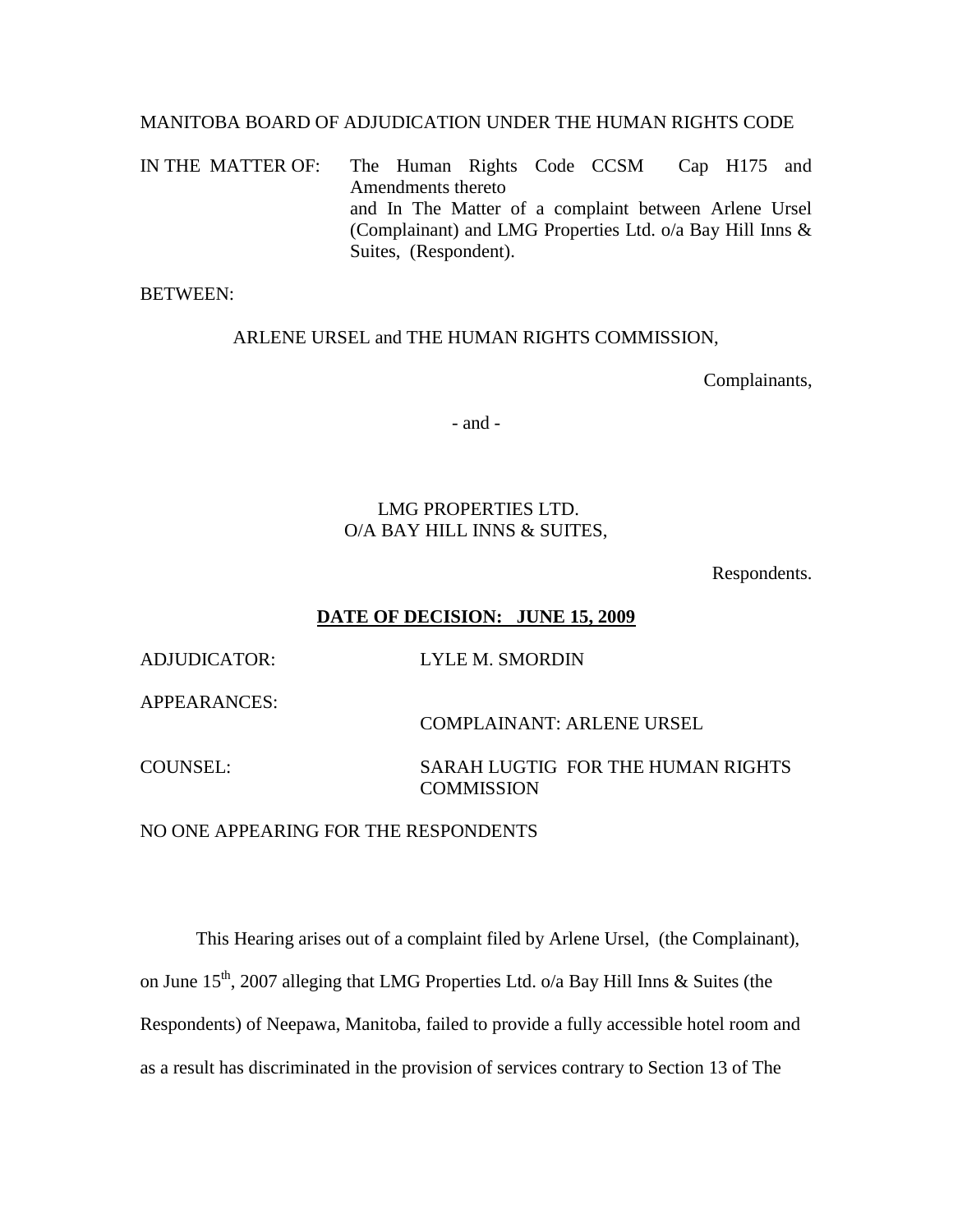Human Rights Code. There was no reply or response received from the Respondents either to the complaint or at any time afterwards up to and including the date of hearing. As well the Respondents, although they were duly notified of the hearing, did not attend.

I was appointed as the Adjudicator to hear and determine the complaint on

December  $17<sup>th</sup>$ , 2008 by The Minister of Justice and Attorney General. The Hearing took place on May 7, 2009 in Winnipeg, Manitoba. At the hearing, the following exhibits were filed:

EXHIBIT 1A Notice of Hearing signed by myself as Adjudicator

EXHIBIT 1B Complaint letter dated June  $15<sup>th</sup>$ , 2007 sent by the Registrar of Complaints

EXHIBIT 1C Designation of Board of Adjudication dated December  $17<sup>th</sup>$ , 2008

- EXHIBIT 2 Complaint of discrimination dated June  $15<sup>th</sup>$ , 2007
- EXHIBIT 3A Winnipeg Free Press advertisement May  $2<sup>nd</sup>$ , 2009
- EXHIBIT 3B Manitoba Gazette notice dated April 17<sup>th</sup>, 2009
- EXHIBIT 4 Articles of Incorporation LMG Properties Ltd. dated September 12, 1997
- EXHIBIT 5 Annual Return of Information dated November 9, 2005
- EXHIBIT 6 Notice of Change of Registered Office dated October 3, 2005
- EXHIBIT 7 Notice of Change of Directors dated June  $30<sup>th</sup>$ , 2006
- EXHIBIT 8 Certificate of Dissolution dated January  $18<sup>th</sup>$ , 2008
- EXHIBIT 9 Intake Worksheet dated May  $2<sup>nd</sup>$ , 2007
- EXHIBIT 10 Taped telephone call Louis Nolin and Bay Hill Inn front desk dated May 1st, 2007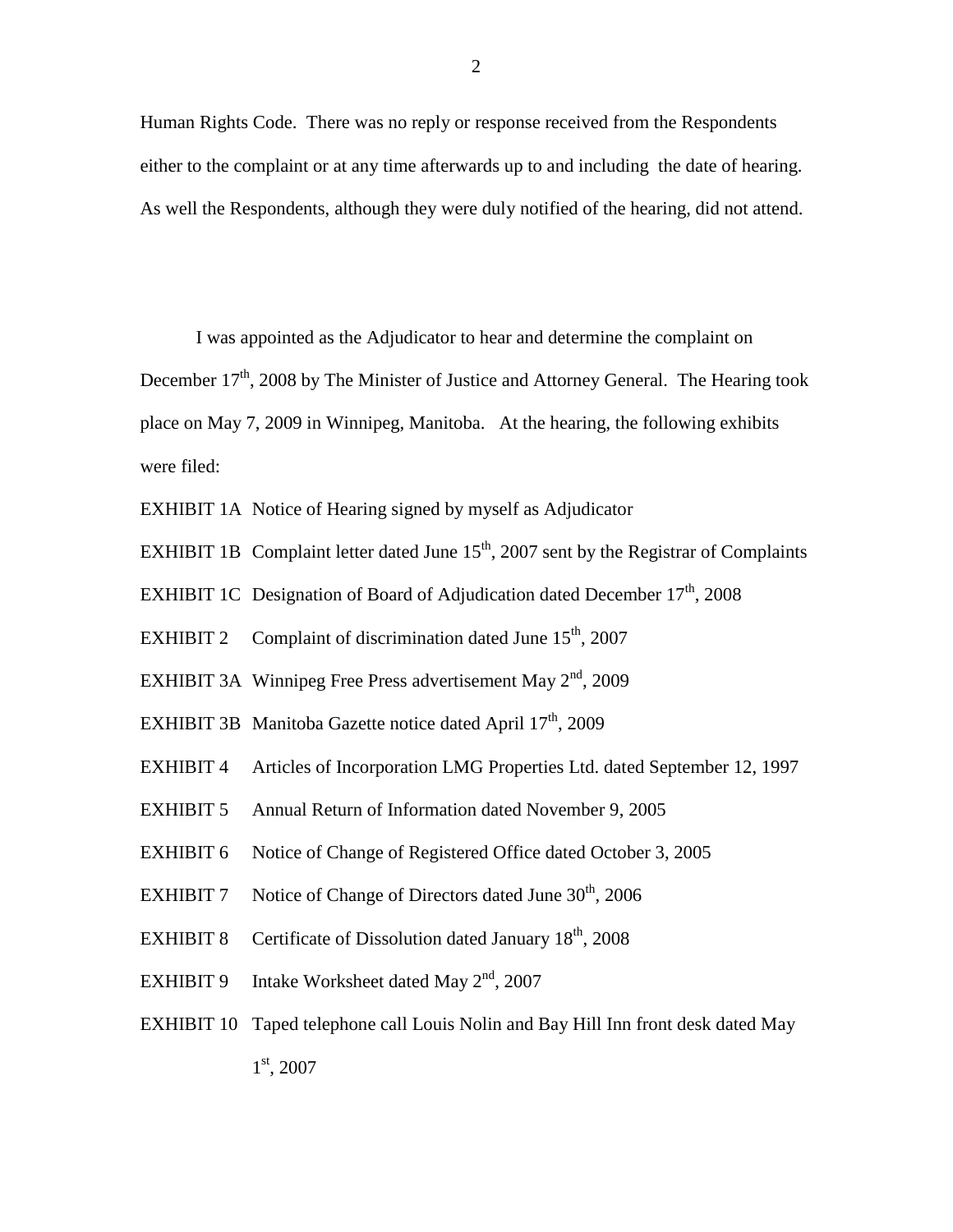- EXHIBIT 11 Transcript of telephone conversation of May  $1<sup>st</sup>$ , 2007
- EXHIBIT 12 Manitoba Public Insurance Memorandum dated May  $5<sup>th</sup>$ , 2004
- EXHIBIT 13 Visa Gold statement of account October  $23<sup>rd</sup>$ , 2004 to January  $24<sup>th</sup>$ , 2007
- EXHIBIT 14 Visual website information undated
- EXHIBIT 15 Telephone notations MTS April  $25<sup>th</sup>$ , 2007 and May 1<sup>st</sup>, 2007
- EXHIBIT 16 Title Search LMG Properties Ltd. Title No. 1643512
- EXHIBIT 17 2009 property search result and Manitoba Assessment

The first witness called on behalf of the Complainant was Pamela Roberts, an investigator with The Manitoba Human Rights Commission whose job was to gather evidence and make a recommendation to the Commission regarding the complaint of April 25<sup>th</sup>, 2007. The intake worksheet dated May  $2<sup>nd</sup>$ , 2007 (Exhibit 7) was referred to and after the witness reviewed the recording which was entered and played (Exhibit 10) and the transcript reviewed (Exhibit 11), there was an investigation commenced related to the issues and a report was sent to Ms. Roberts' manager on or about February  $29<sup>th</sup>$ , 2008. There was a letter dated January  $11<sup>th</sup>$ , 2008 to a representative of the Respondents asking for a reponse which was followed up by a registered letter on both February  $29<sup>th</sup>$ , 2008 and March  $17<sup>th</sup>$ , 2008. Once again there was no response from any representative of the Respondents. A telephone call was also unsuccessfully attempted on February  $9<sup>th</sup>$ , 2008 and subsequently the recommendation of Ms. Roberts was for this matter to proceed to mediation and if not successful, to adjudication.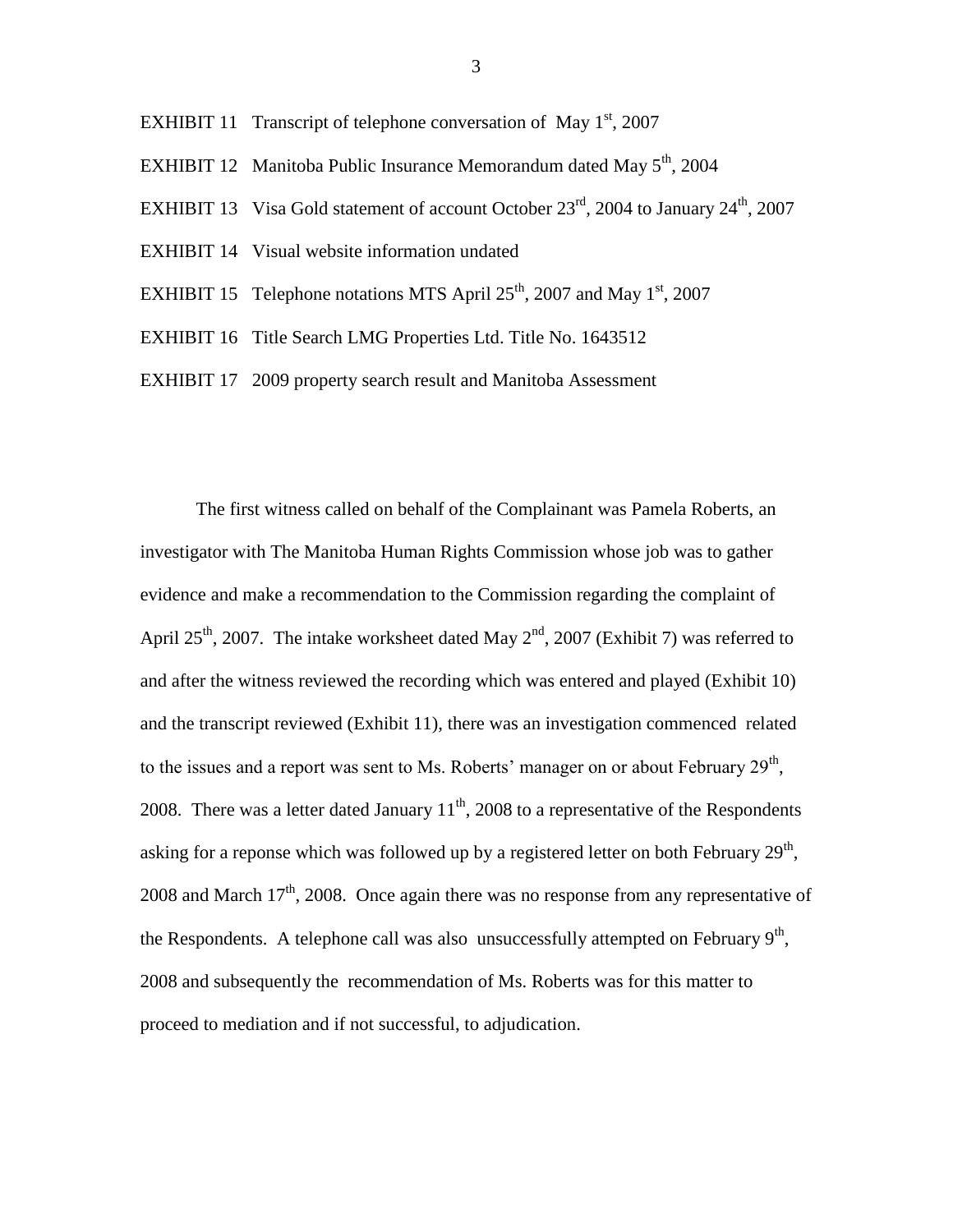The next witness was the Complainant Arlene Ursel who indicated she grew up in the Neepawa area and now lived in Winnipeg for the past twenty years. Her previous occupation was as a hairdresser for over twenty-five years, but she was involved in a serious motor vehicle accident on August  $14<sup>th</sup>$ , 2003, and was rendered a paraplegic which condition is permanent. Her evidence is that she totally relies on a wheelchair for everything and needs access to a fully equipped washroom. She rented a room at the Respondent's premises on four occasions, evidenced by her Visa Gold statements, namely October 24<sup>th</sup>, 2004, February 28<sup>th</sup>, 2006, September 13<sup>th</sup>, 2006 and December  $24<sup>th</sup>$ , 2006. She indicated that the room that she occupied was most suitable and accessible and the best she had ever seen. Exhibit 14 is an advertisement for the hotel which shows the amenities and which the Complainant indicated she accessed prior to renting the room. She testified that on April  $25<sup>th</sup>$ , 2007 she once again tried to rent a room there by calling the hotel and was advised that: "they did not have the room anymore". As evidence of the telephone call, Exhibit 15 shows a telephone call to the hotel on April  $25<sup>th</sup>$ , 2007 at 7:09 p.m. She apparently called again and was told by a Mr. Sung that they did not have an accessible room anymore. As there were no other accessible rooms in Neepawa and as she was visiting her parents who did not have accessible accommodation, she was forced to drive back and forth from Winnipeg on the same day, a trip of approximately five hours. She indicated that her father at that time was extremely ill so she visited him in that fashion on a number of occasions. Her father passed away in January 2008.

The next witness was Louis Nolin, a friend of the Complainant, who indicated that the Complainant advised him that she was upset that the accessible hotel room was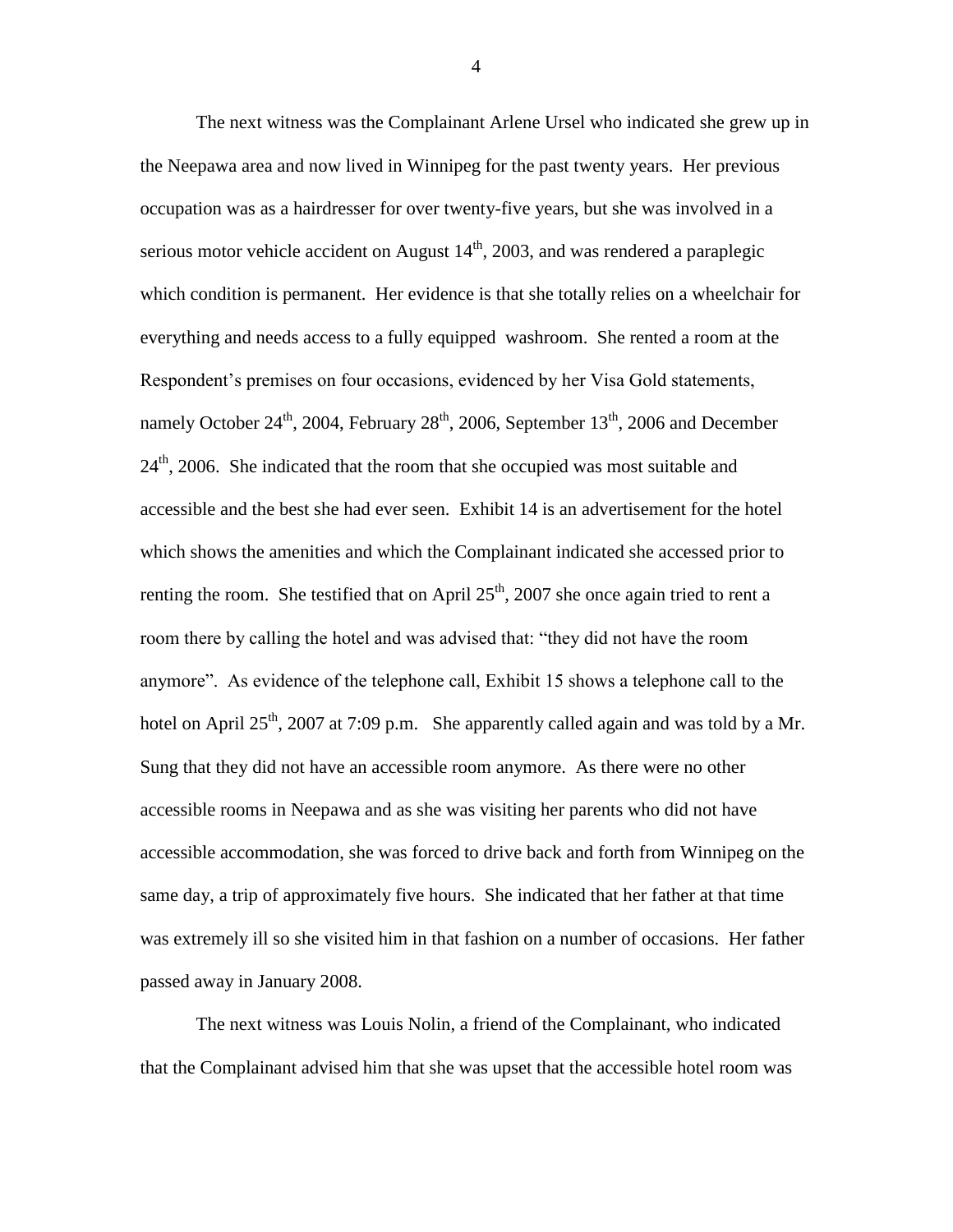not available. He was asked by the Complainant to telephone the hotel and did so on May  $1<sup>st</sup>$ , 2007 at 10:22 a.m.. That phone call lasted five minutes and Mr. Nolin identified the recording, (Exhibit 10) and the transcript (Exhibit 11) as being his voice and the words that were used by him. That concluded the evidence presented on behalf of the Complainant. As the Respondents were not present, there was no evidence given on their behalf.

Firstly I would address the issue of the recording. In the case of Tanzos v. AZ Bus Tours Inc., a Decision of Michel Doucet, an adjudicator appointed as a result of a complaint to The Canadian Human Rights Commission the same issue was considered. There was a tape introduced and the transcript of the conversations were attempted to be introduced as evidence. It was argued that these conversations were taped without the knowledge and consent of one of the parties. The Respondent in that case argued that the action of the Complainant constituted a recording of private conversations between individuals done without their consent. The adjudicator reviewed a decision of The Ontario Court of Appeal in *R. v. Pleich* (1980) 55 C.C.C. (2d) 13, which held that taped conversations should be treated much like testimony from a witness who had overheard a conversation and made accurate notes. As Mr. Nolin testified that the tape and the transcript were both accurate, I am admitting the tape as part of the evidence.

In argument, counsel for the Manitoba Human Rights Commission argued that the Respondents failed to accommodate the Complainant contrary to Section 9(1)(d) of the Code as they failed to make reasonable accommodation for the special needs of any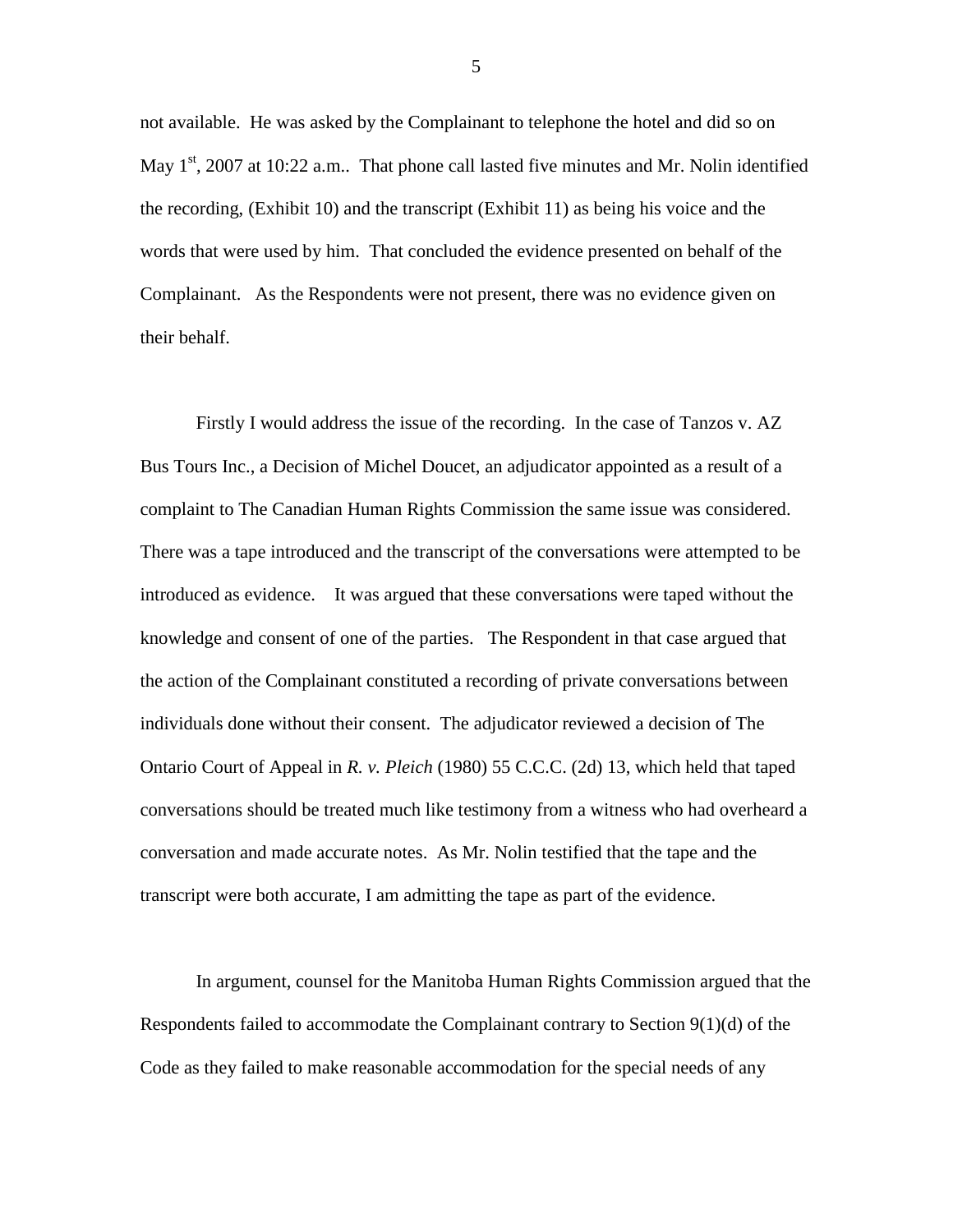individual or group if those special needs are based upon any characteristic referred to in Section 9(2). One of the characteristics in Section 9(2) refers in subparagraph (1) to any physical or mental disability or related characteristics or circumstance. Section 13(1) says: "No person shall discriminate with respect to any service, accommodation, facility, good, right, license, benefit, program or privilege available or accessible to the public or to a section of the public, unless bona fide and reasonable cause exists for the discrimination." In this case since the accessible room had been available and was no longer available, I would hold that there is no bona fide or reasonable cause existing for the discrimination.

Counsel also argued that the discrimination occurred at a critical time in the life of the Complainant, as her father was extremely ill and this added additional stress to her. Section 9(2)(l) of the Code would encompass the need for a wheelchair by the Complainant and as well the fact that the hotel had initially offered a service which was later withdrawn. The Complainant, by her disability, faced barriers and her disability was indeed a factor. The issue that the room with proper accommodation for her was previously accessible but was then withdrawn is also an important factor.

The case of Council of Canadians with Disabilities vs. Via Rail Canada Inc., (2007) S.C.J. 15 a case heard in the Supreme Court of Canada was referred to. In that case the following quote appears at paragraph 162: "The accommodation of personal wheelchairs enables persons with disabilities to access public services and facilities as independently and seamlessly as possible. Independent access to the same comfort,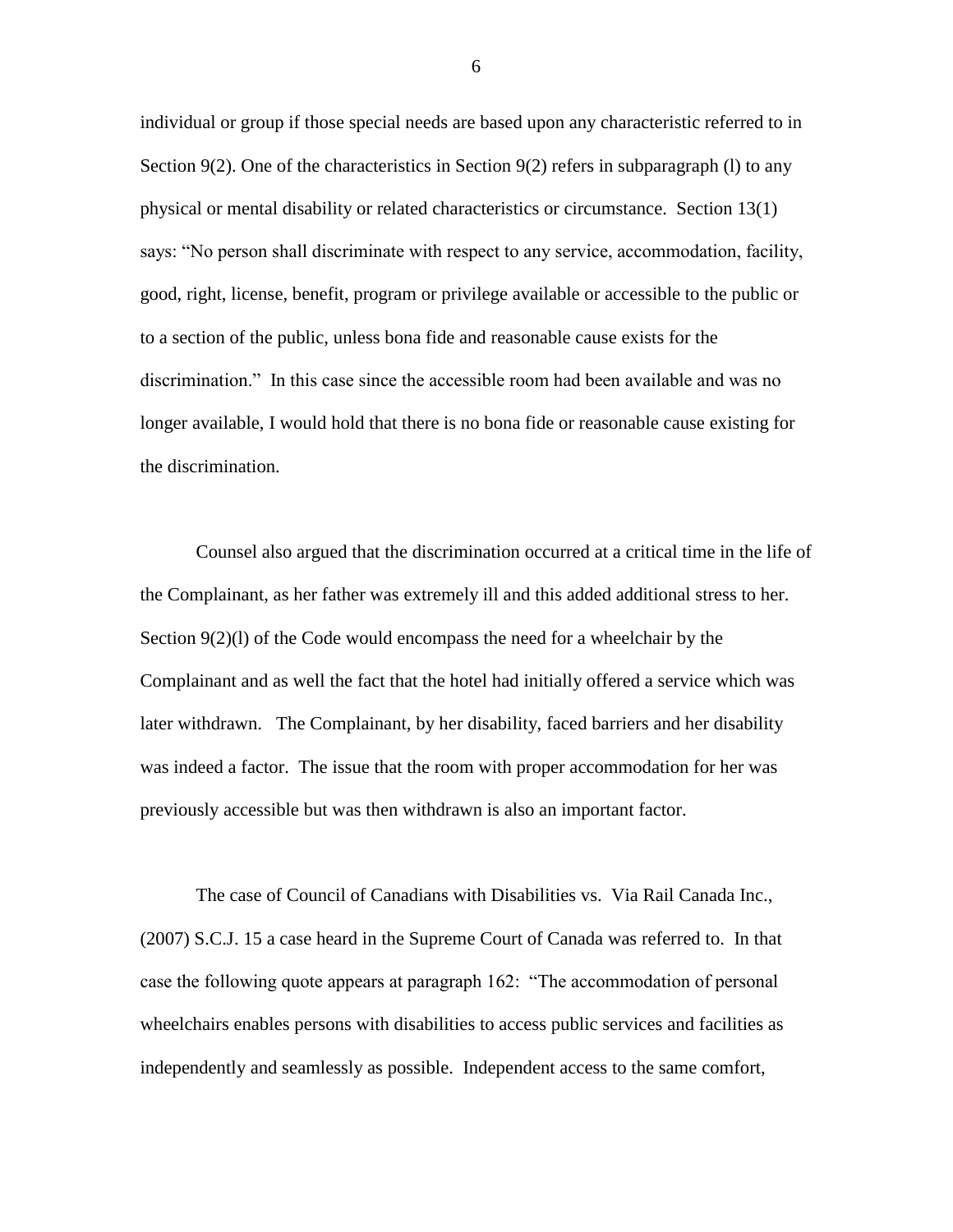dignity, safety and security as those without physical limitations, is a fundamental human right for persons who use wheelchairs. This is the goal of the duty to accommodate: to render those services and facilities to which the public has access equally accessible to people with and without physical limitations." Counsel in this case argues that the failure to provide the accommodation requested was a violation of the Complainant's fundamental rights. The case of Turnbull v. Famous Players Inc., a case heard by M.D. Garfield, Board of Inquiry on September  $10^{th}$ , 2001 (2001) O.H.R.B.I.D. No. 20, at page 41, Paragraph 201 asks the following question:

# 1) "DID FAMOUS PLAYERS VIOLATE THE CODE BY FAILING TO PROVIDE WHEELCHAIR-ACCESSIBLE THEATRES TO THE COMPLAINANTS?" The board in this case found that the failure to provide access to a facility or service constituted a prima facie violation of Section 1 of the Code. By having a facility that would not allow a person what other patrons not in wheelchairs could do, that is use the washroom, among other things, would be a violation.

Section 10 of The Manitoba Human Rights Code establishes a vicarious liability upon an officer, employee, director or agent contravening the Code while acting in the course of employment or the scope of actual or apparent authority unless they did not consent to the contravention and took all reasonable steps to prevent it and subsequently took all reasonable steps to mitigate or avoid the effect of the contravention. There is no evidence of any of that in this case.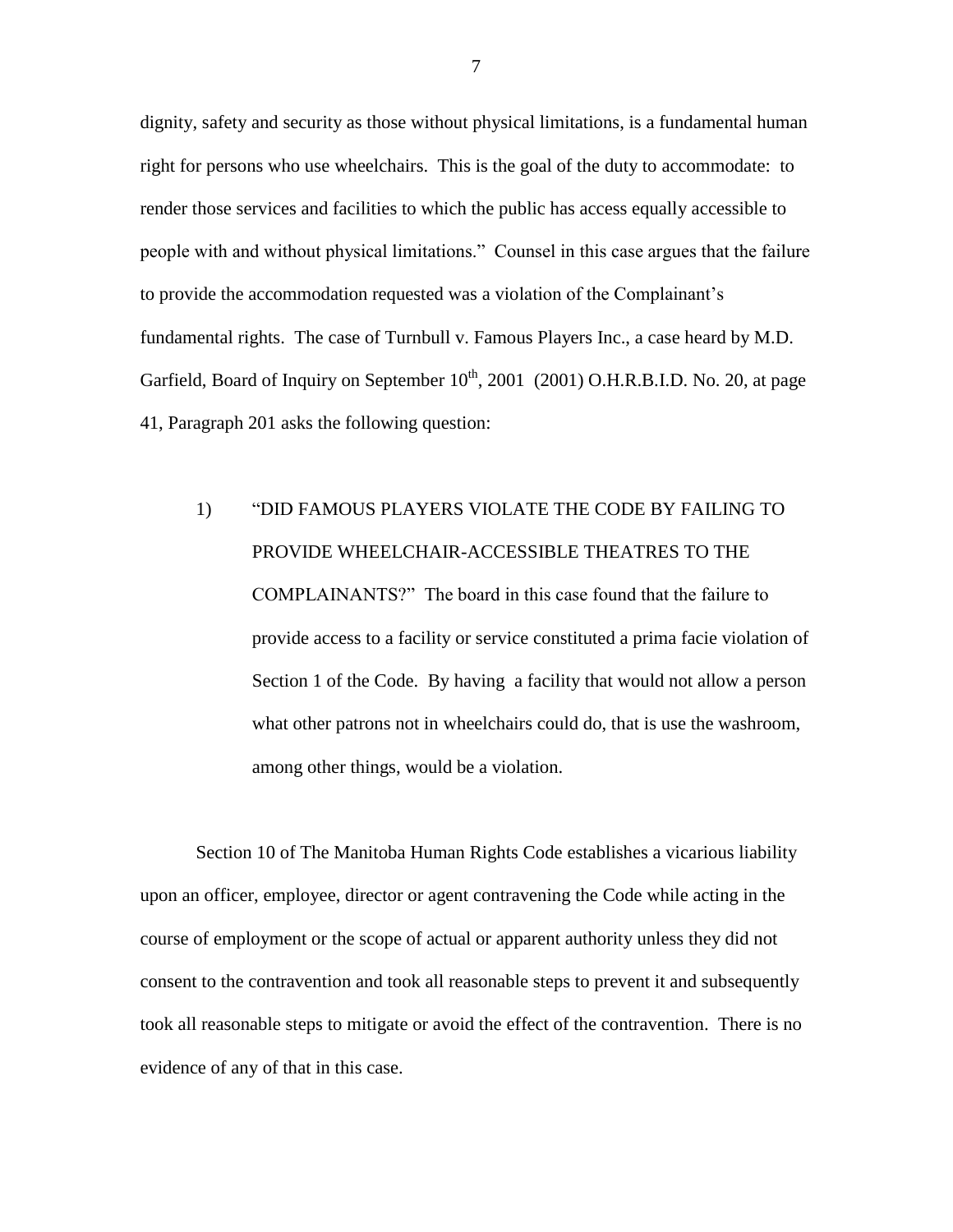Counsel argues that the Complainant has established a prima facie case of discrimination and the onus would then shift to the Respondents who of course were not present. Clearly a prima facie case was established.

As far as remedies are concerned, counsel argued that the impact on the Complainant was severe and asked for general damages in the sum of \$5,000.00 as well as an order to make available the former hotel suite and a monitoring order for a period of two years allowing the Human Rights Commission to monitor the establishment. In the Turnbull v. Famous Players Inc. case earlier referred to, Famous Players Inc. was ordered to make their theatres wheelchair accessible on a phased in basis for several of their establishments. In this case the order would apply only to the room in the Respondent's premises that was previously available and I would therefore order that within 60 days from the date of this decision an implementation plan should be filed by the Respondents providing a copy to the Complainant and The Manitoba Human Rights Commission dealing with the availability of the wheelchair accessible suite and that The Manitoba Human Rights Commission continue monitoring the situation for a period of two years.

I note that the Respondent corporation has been dissolved by the Province of Manitoba and there is no evidence that the corporate registration has been revived. On that basis the last two directors of the corporation as of June  $30<sup>th</sup>$ , 2006 are Kyu Taek Sung and Myung Sook Song whose addresses are listed as  $45 - 20<sup>th</sup>$  Street West, Portage la Prairie, Manitoba, R1N 2Y8. They would be vicariously liable.